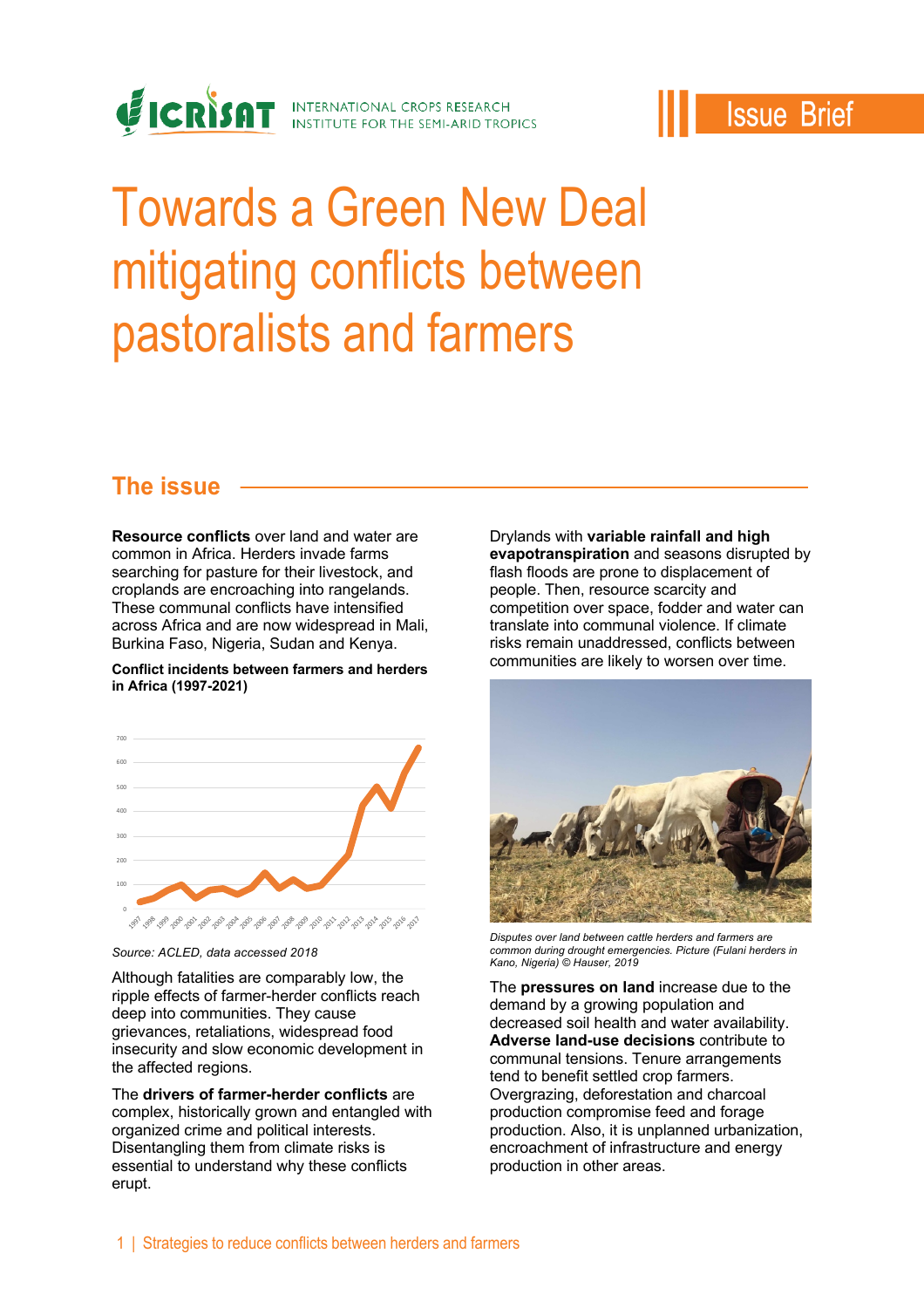Rangelands continue to be necessary during the rainy season as grazing for livestock; however, they often cannot sustain large livestock populations over the long dry season.

**Landscape degradation** is often severe, and crop failure is all too common, signifying the

### **Opportunities**

The transformation of conflicts into a peaceful co-existence of farmers and herders is anything but easy. Also, local governments tend to handle conflict transformation, measures to enhance environmental health, and efforts to increase agricultural production in isolation. Yet, there are opportunities to negotiate Green New Deals between farmers and herders, supported with technical knowledge and insights from resource governance, circular economies and agroecology.

It is necessary to **increase feed and forages** and central water points for livestock in the region. Such investments must be supported by landscape-level planning to balance feed and water availability with livestock populations. This, in turn, requires deliberate investments by public and private sector actors into annual and perennial feed and forage crops, the deployment of new germplasm and crop varieties and improved agronomic strategies within the economic reach of farmers and herders.



*Rhodes Grass (Chloris gayana) is one of the many fodder options for pastoral communities. Picture (VSF-Suisse fodder support in Isiolo, Kenya) © Hauser, 2021*

Through our research we explore ways to combine technical advances in crop improvement (e.g. early-maturing and shortduration dual-purpose groundnuts, sorghum, millet) and natural resource management (bioreclamation of degraded lands, flash flood management and crop-livestock integration) with knowledge of animal health and husbandry, agricultural market development, land governance and conflict transformation.

climatic vulnerabilities of people in agropastoral areas. It is now evident that with expanding **landscape degradation, diminishing rangelands and declining tree cover,** croplands must provide the feed resources to sustain livestock populations.

The increase in feed availability reduces the pressure on natural resources and communal rangelands. Coupled with financial incentives, it is possible to support farmers in producing feed and making it available to herders, who compensate the farmers in exchange or against payments.

Equally crucial for such forage investments is the **availability of land, water, and access to production advice and weather service**s. To .<br>drive this, livestock markets that pay premium prices for quality must provide the means for forage production and improved animal husbandry. New forage production systems such as hydroponics fodder should be considered to provide additional fodder during droughts at low cost. They require little space and no soil. Overall, such investments enhance feed, food, nutrition and climate security.

Rather than competing over scarce resources, these circular systems linking farmers and herders **foster cooperation between conflict parties** via territorial integration of production systems and linking the value chains for food, feed, forage and livestock products. Supported with remote sensing, livestock mobility can take advantage of spatial and temporal heterogeneity in feed availability at the landscape level.



*Crushing of crop residues such as sorghum increases the utilisation by ruminants (ICRISAT trials, Nigeria) © Ajeigbe, 2021*

Quality feed, especially during the dry season, reduces mortalities, improves animal health and thus increases the market value of livestock. Such added value of circular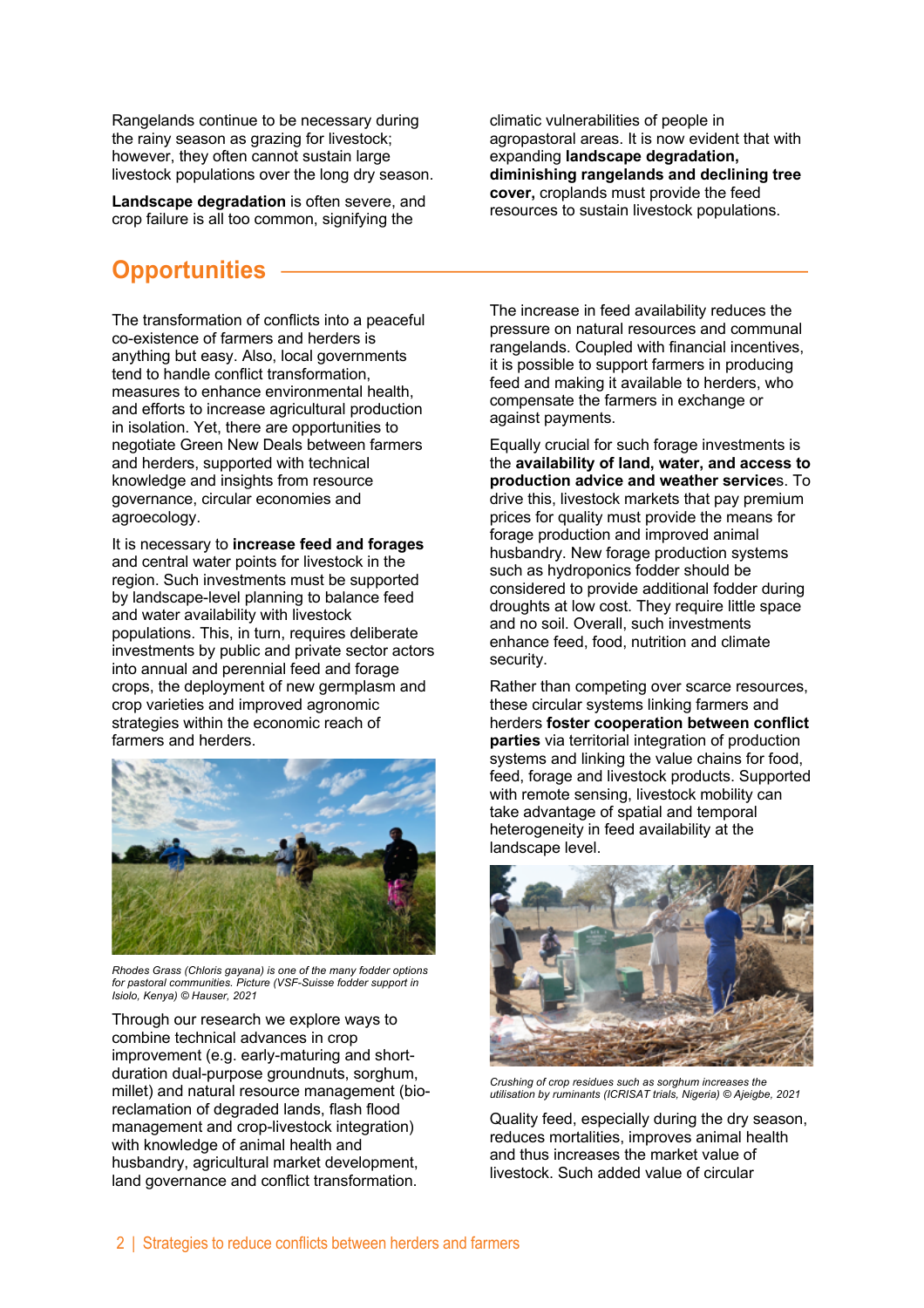economies in agropastoral areas manifests as enhanced **availability of livestock products** such as milk, meat and access to animal manure as organic fertilizers. The latter two resources are essential for reducing environmental stress. All of these livestock products help reduce inequalities and economic disparities among community members. These are crucial pillars contributing to peace and security.



*Livestock feed agribusiness creates jobs for young men and women. Picture (Hay transport in Narok, Kenya) © Hauser, 2021*

It is essential to demonstrate to farmers that livestock and the **presence of herders in agricultural areas offer added value to them and society**. Not only does owning livestock protect people from severe livelihood shocks, but if managed well, livestock and related

fodder production can become part of the solution to reduce poverty and environmental degradation, vulnerability to market shocks and the overall decline of the quality of life.

We see that the rise in the **supply and quality of livestock** will achieve better market prices for livestock. For example, as researchers, we work along meat value chains to increase quality-based payments. We demonstrated so in Zimbabwe, and have learned how to do so in Malawi. Higher prices for quality livestock allow sellers to invest part in feed, especially during the pronounced dry season. One binding element between pastoralists and farmers is the soil organic matter building in the landscape. Soil organic matter is an ecosystem protection variable that is enhanced by reforestation and intensified agro-silvopastoral systems, which have the potential to be a **below-ground and aboveground carbon sink**.

No technical measure works without the necessary **institutional reforms** regulating access to land and water. Therefore, a central component of every technological intervention is developing and moderating resource negotiation platforms in which herders, farmers, traders and political representatives participate. Therefore, improving land governance is a central component in any theory of change supporting a Green New Deal.

#### **Our approach**

Our conflict transformation approach supports new forms of collaboration between pastoralists and farmers for enhanced nutrition, income and stability. In other words, our approach helps to address the natural resource and land governance dimension of peacebuilding, hence Green New Deals in the drylands.

When we work with public and private actors, we draw on a variety of tools.

**- Resource negotiation and transaction platforms** to coordinate investment decisions within communities in program areas.

**- Information services:** Satellite-based landuse planning, weather data and future climate developments, biomass estimates and geotagging livestock to monitor movements.

**- Season-specific, landscape-scale feed balances** with farm- and community-level herd management strategies to reduce droughtrelated risks while maintaining only highly productive animals.

**- Experiments** for local adaptation of forage seeds for intensifying annual, perennial forage crops and fodder trees and training in hydroponics fodder production.

**- Seed systems** for intensifying feed and forage crop production (such as earlymaturing, drought- and heat-tolerant, dualpurpose sorghum, millet and groundnuts ensuring high grain and fodder yields; highyielding biomass fodder and trees).

**- Post-harvest management** of feed and fodder; integrating feed formulation; integrate choppers and stover crushers to process high volumes of crop residues into tradeable livestock feed; silage technologies for forage conservation.

**- Rangeland rehabilitation:** Spatially explicit strategies for soil and water rehabilitation, flash flood management and land rehabilitation